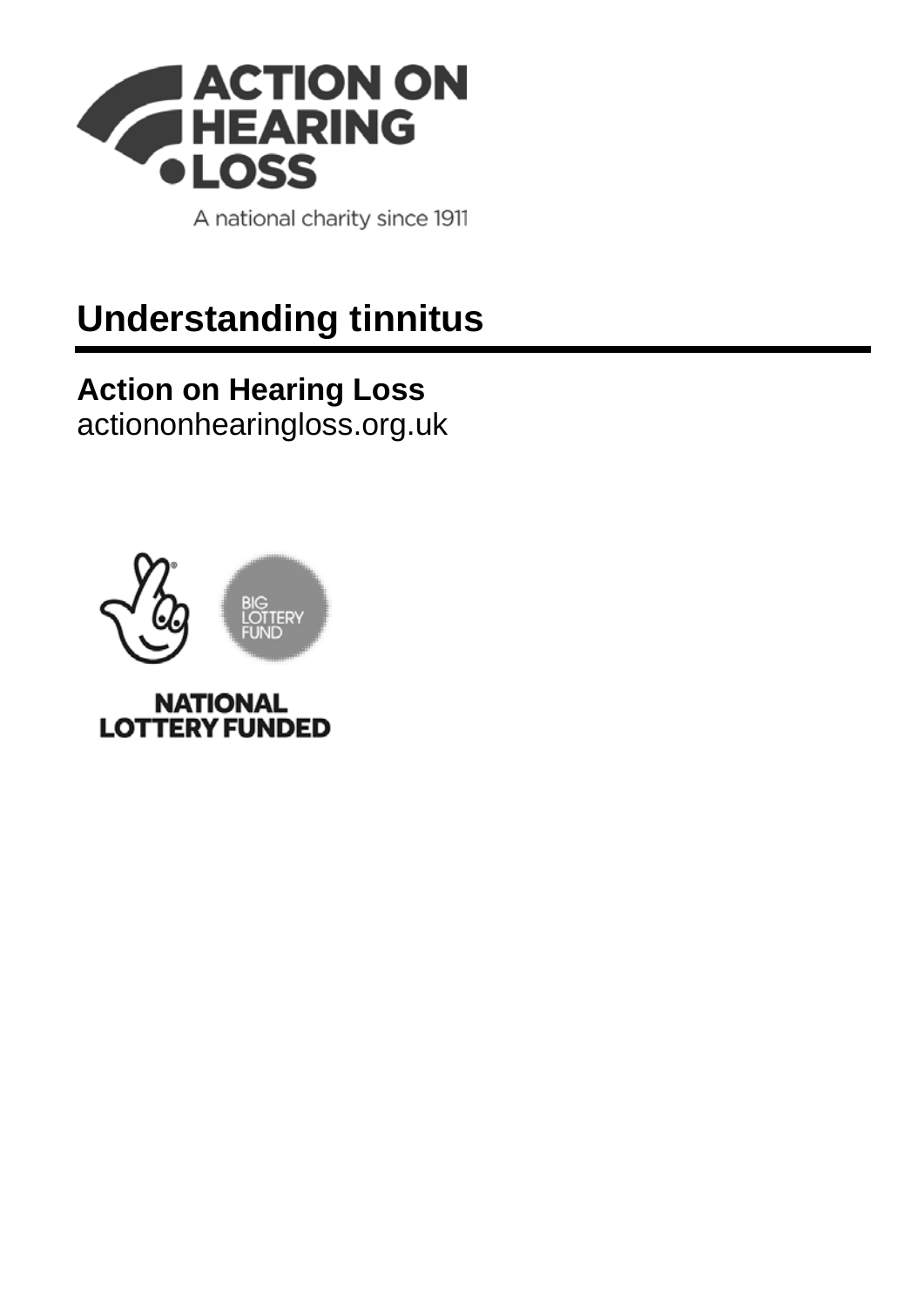"After a busy, stressful month at work seven years ago, I developed loud ringing in my ears. I was terrified, but my GP reassured me and referred me to audiology; I was diagnosed with tinnitus and mild hearing loss.

I manage my tinnitus by listening to distracting noises, controlling my anxiety, exercising regularly – and getting enough sleep! My GP referred me for cognitive behavioural therapy (CBT), which was tremendous – it taught me new ways to control my anxiety.

I enjoy watching noisy, action-based films to take my mind off my tinnitus, and when I'm in the garden I put on the pond waterfall. I'm utterly addicted to audio books – I fall asleep listening to them and they give me enormous relief. Everyone's different, but there will be a management strategy that works for you."

**Bev Frowen, Rhonnda Cynon Taf**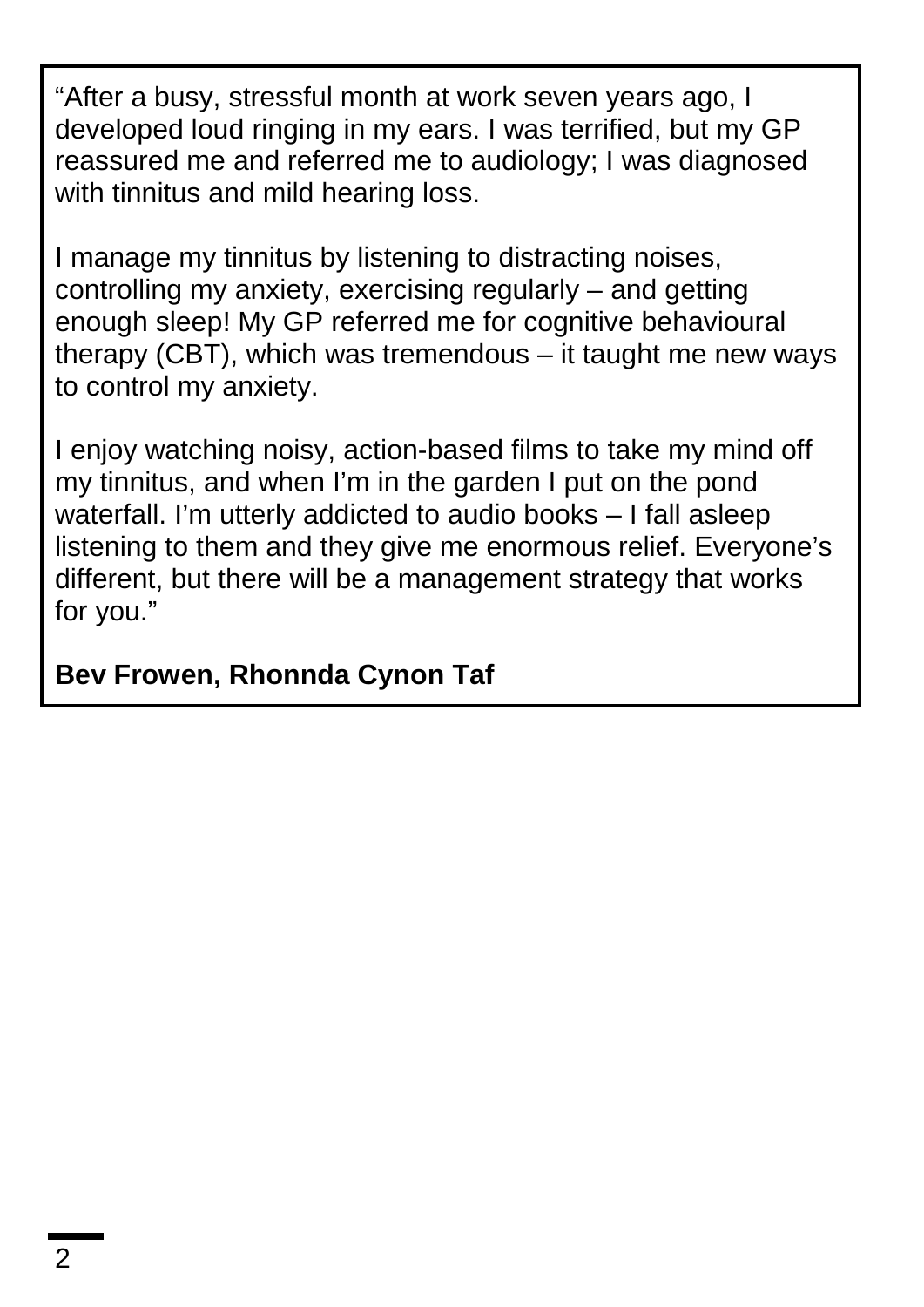**You'll find this leaflet helpful if you want to know more about tinnitus. We explain what tinnitus is, what causes it, what you can do to help yourself manage it, and what help is available from healthcare professionals.**

# **Contents**

- What is tinnitus? **page 5**
- What does tinnitus sound like? **page 5**
- Who gets tinnitus? **page 6**
- How does tinnitus affect people? **page 6**
- What causes tinnitus? **page 7**
- What's the link between stress and tinnitus? **page 9**
- Is there a cure for tinnitus? **page 10**
- I think I have tinnitus what should I do? **page 10**
- What will happen when I'm referred? **page 11**
- What can help me manage my tinnitus? **page 12**
- Why do I feel sensitive to sound? **page 18**
- What tinnitus research does Action on Hearing Loss fund? **page 19**
- Where can I get more information and support? **page 20**

#### **Please let our Information Line know if you'd like this leaflet in standard print, braille or audio (see page 20 for contact details).**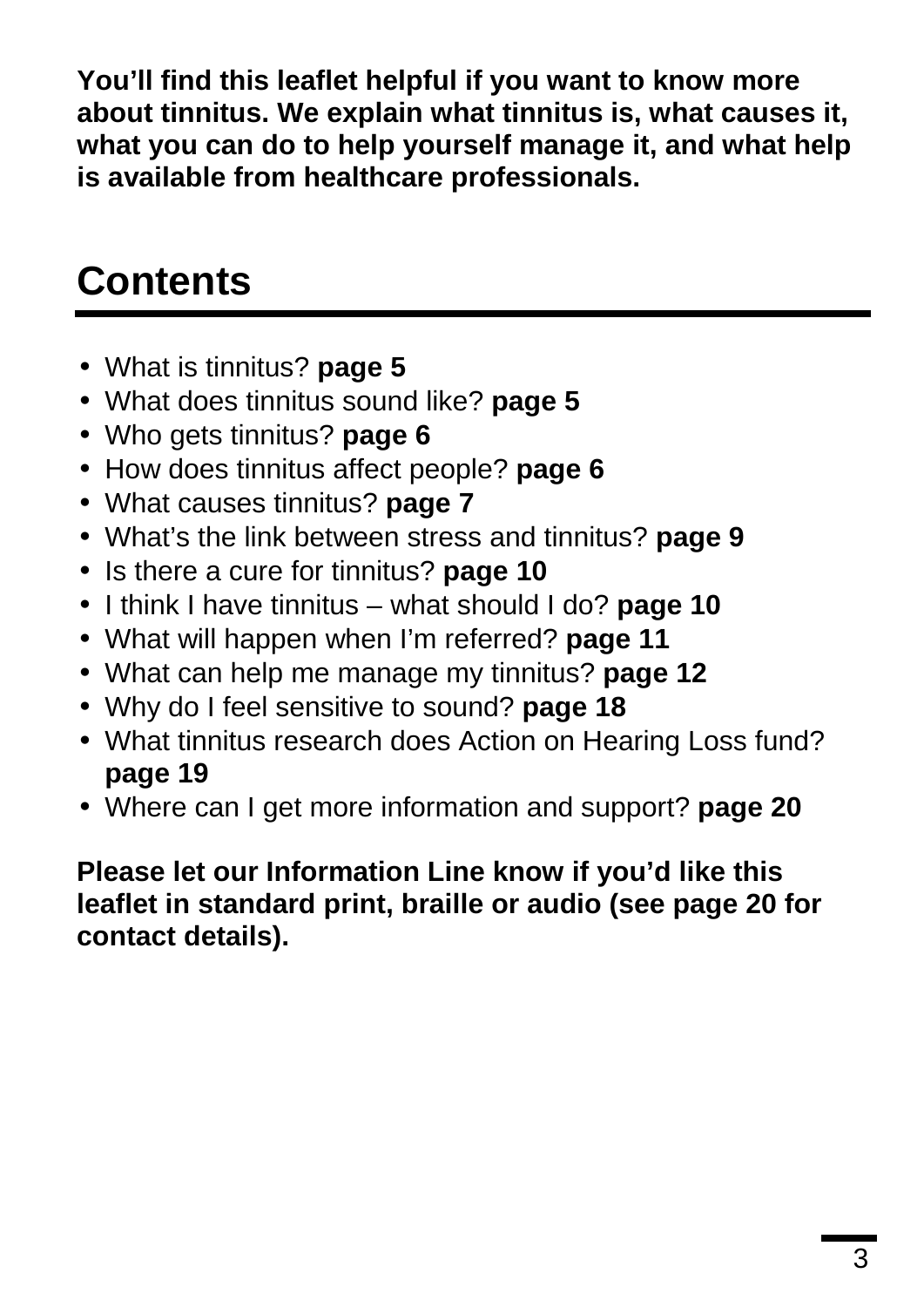#### **Medical disclaimer**

The information in this leaflet is not medical advice and, by providing it, neither Action on Hearing Loss nor our tinnitus and medical advisers undertake any responsibility for your medical care, or accept you as a patient. Before acting on any of the information contained in this leaflet, or deciding on a course of treatment, you should discuss the matter with your GP (family doctor) or other medical professional who is treating you.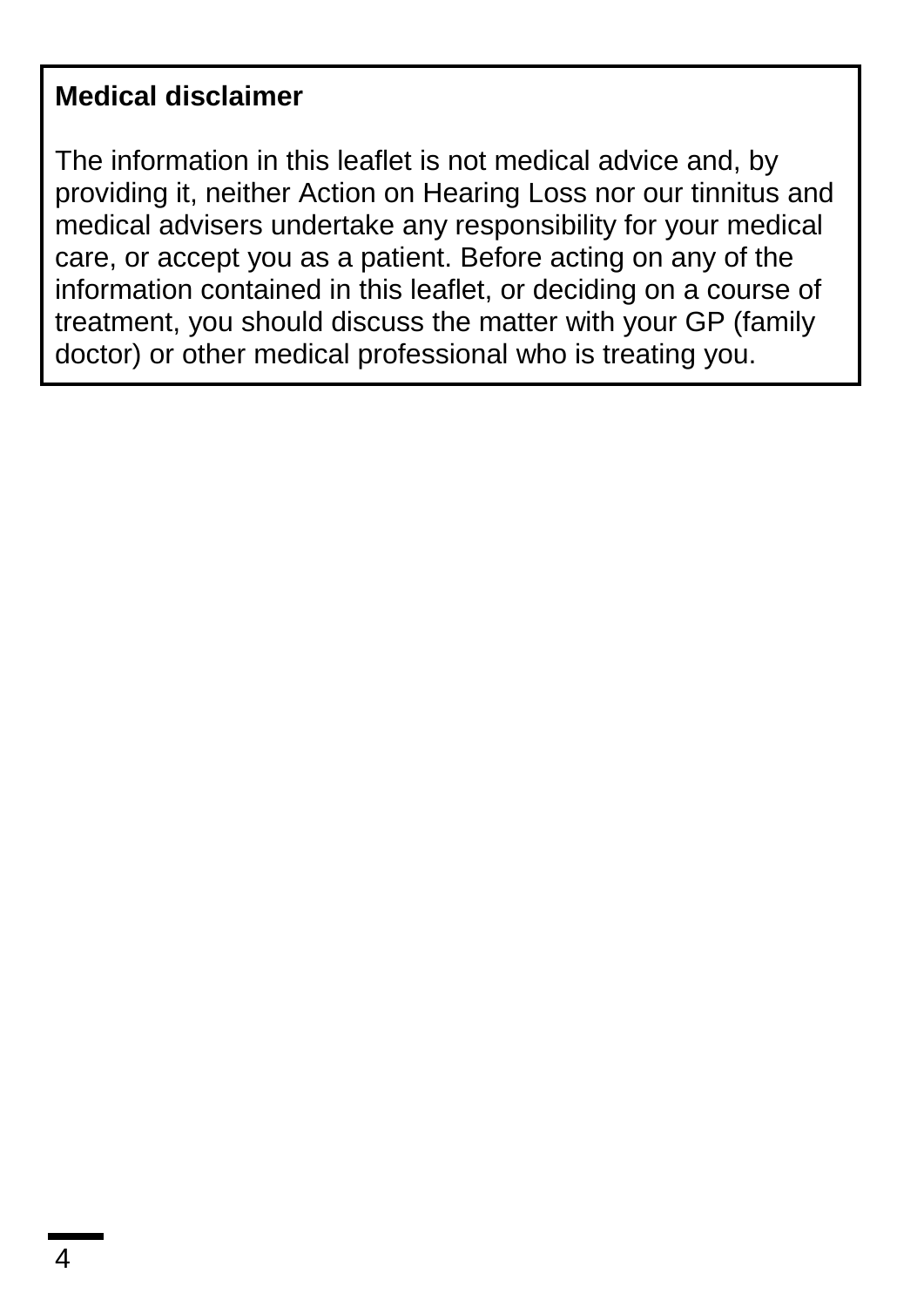### **What is tinnitus?**

Tinnitus is a common medical symptom. It's the experience of hearing sound in your ears or head when there's nothing outside your body that's making that sound. It can be temporary or permanent.

#### **What does tinnitus sound like?**

People experience tinnitus in different ways. Most people describe it as 'ringing in the ears', but some people hear other sounds, including:

- · hissing
- sizzling
- buzzing.

There may be a single sound or two or more, and the sound may be low, medium or high-pitched. It may be there all the time, or come and go.

For a small number of people, tinnitus is a rhythmical noise that may beat in time with the heart. This is called 'pulsatile tinnitus'.

Occasionally, tinnitus can sound like fragments of tunes or songs. This is known as 'musical hallucinations'.

**More information:** To find out more about these rare forms of tinnitus, see our factsheets **Pulsatile tinnitus** and **Musical hallucinations**.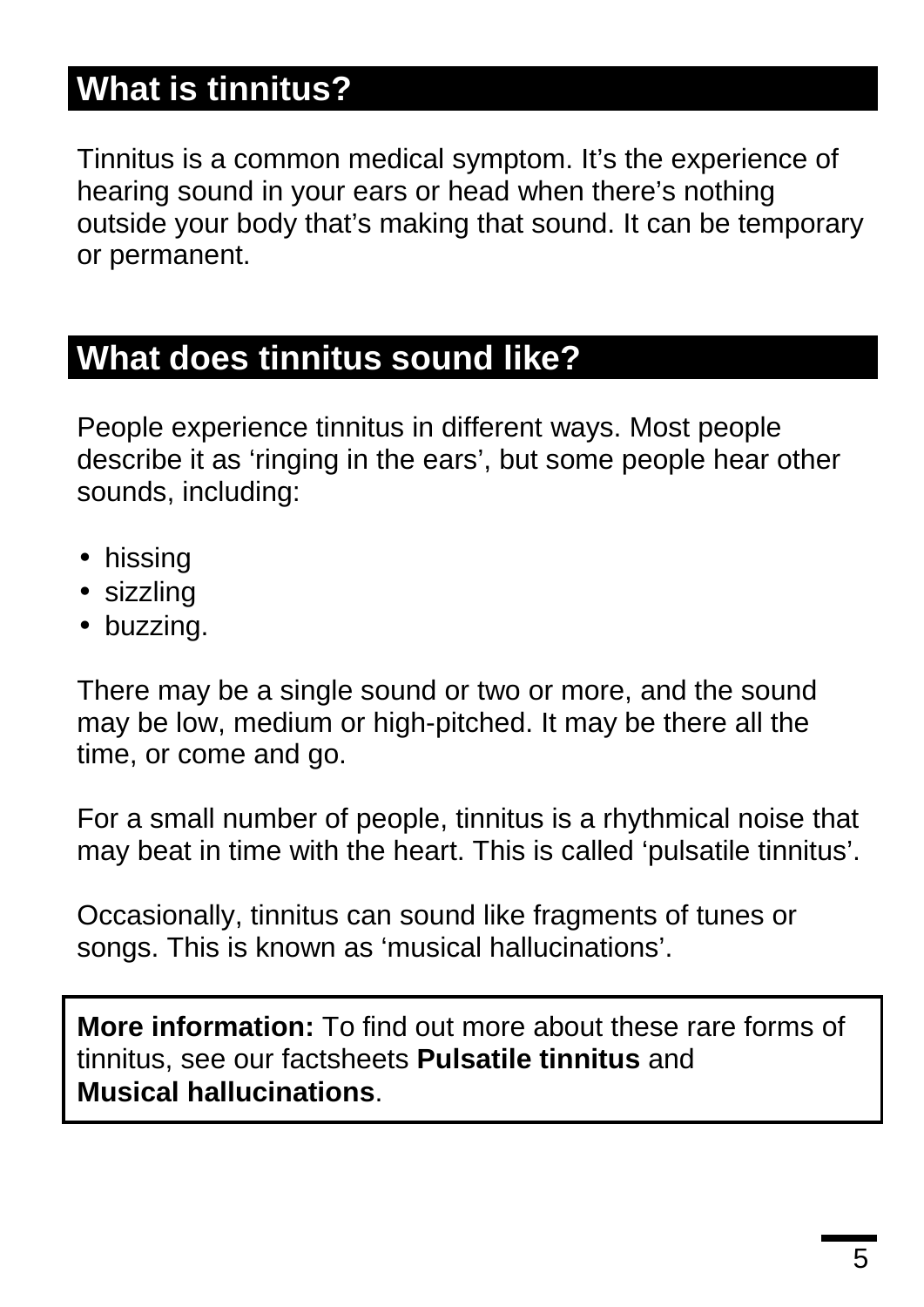### **Who gets tinnitus?**

Around 1 in 10 adults in the UK have tinnitus. Many people get tinnitus for a short time – for example, after being exposed to loud music, or when they have congestion because of a cold. But for some people, it doesn't go away.

People of all ages get tinnitus, even children. But it's more common in older adults.

### **How does tinnitus affect people?**

Tinnitus affects people in different ways. Most people who have tinnitus aren't troubled by it or may find it only mildly annoying. But some people find that tinnitus has a serious impact on their quality of life, causing:

- distress j,
- sleep difficulties
- negative effects on hearing
- general anxiety.

How loud tinnitus is, or what it sounds like, doesn't seem to make a difference to whether it troubles people or not.

The good news is that most people find that their tinnitus slowly gets better over time. This is because the brain gradually learns to 'filter out' tinnitus and not pay attention to it. The process is called 'habituation' – it's the main goal of tinnitus therapies (see 'What can help me manage my tinnitus?', **page 12**).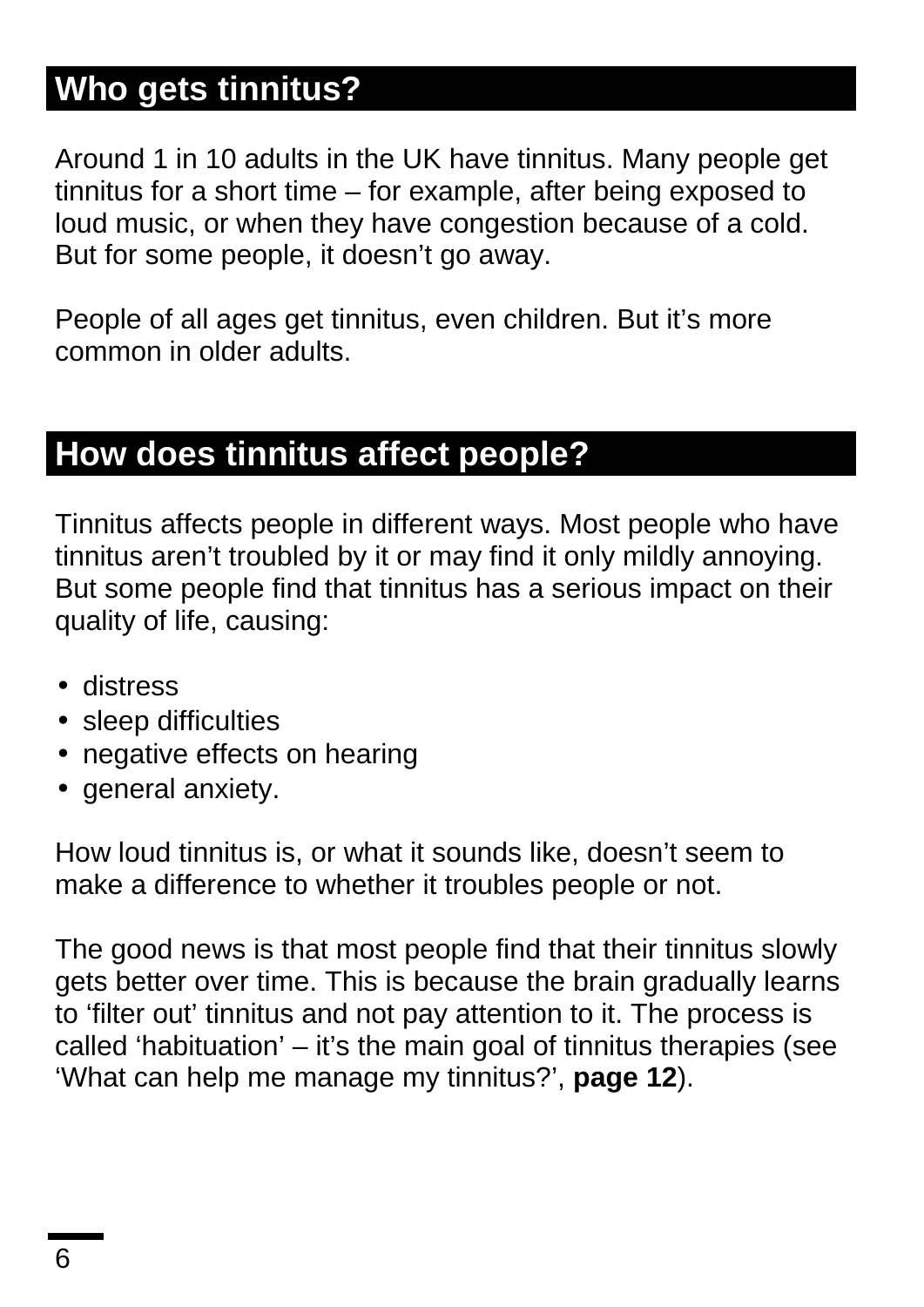# **What causes tinnitus?**

Most cases of tinnitus are linked to hearing loss caused by damage to the inner ear, such as through normal ageing or exposure to loud noise. This type of hearing loss is called **sensorineural.**

Less commonly, tinnitus is linked to hearing loss caused by a blockage or ear condition that affects the outer or middle ear and stops sound waves from passing into the inner ear. This type of hearing loss is called **conductive.**

Ear-related conditions that can be associated with tinnitus include:

- a build-up of ear wax
- a perforated (torn) eardrum
- ear infections such as glue ear
- otosclerosis
- Ménière's disease
- neurological disorders including acoustic neuroma, which is a non-cancerous growth that affects the hearing nerve.

Sometimes, but uncommonly, tinnitus can be linked to other medical conditions:

- . head or neck injuries
- cardiovascular disorders, especially high blood pressure
- metabolic disorders including hypothyroidism and diabetes
- certain medications, called ototoxic drugs, that are used to treat serious illnesses such as cancer.

For some people, tinnitus doesn't appear to be linked to any particular cause.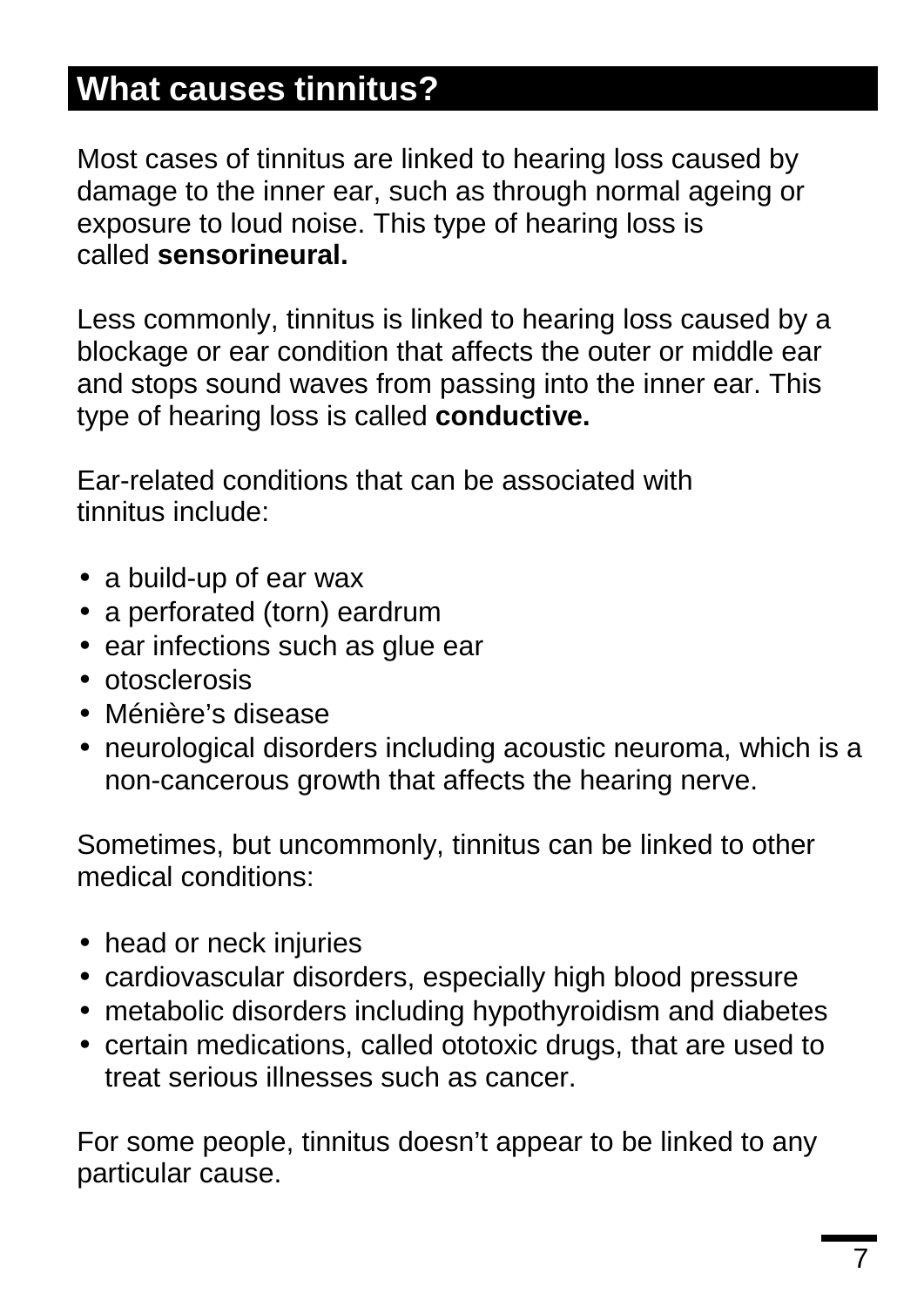### **What's the link between tinnitus and hearing loss?**

Two-thirds of people with tinnitus have hearing loss, and so in many cases that might be what is causing tinnitus.

When we hear, sound waves travel through the ear into the cochlea, our hearing organ in the inner ear. The cochlea is lined with thousands of tiny sound-sensing cells called hair cells. These hair cells change the sound waves into electrical signals. The hearing nerve then sends these electrical signals to the hearing part of the brain, which analyses them and recognises them as sound.

When part of the ear or hearing nerve becomes damaged or doesn't work properly, this reduces the number of electrical signals usually sent to the brain.

Research has shown that the hearing part of the brain then 'fills in the gaps' of the sounds that are expected to come from the ear. This is one major cause of tinnitus.

What's more, if you have hearing loss, you may be more aware of tinnitus. This is because you won't hear as many environmental sounds that could otherwise help to mask it. In this case, using hearing aids or, in more severe cases, cochlear implants, may help with both hearing loss and tinnitus.

But this is not the whole story, because a third of people with tinnitus have normal hearing, and many people with hearing loss don't have tinnitus.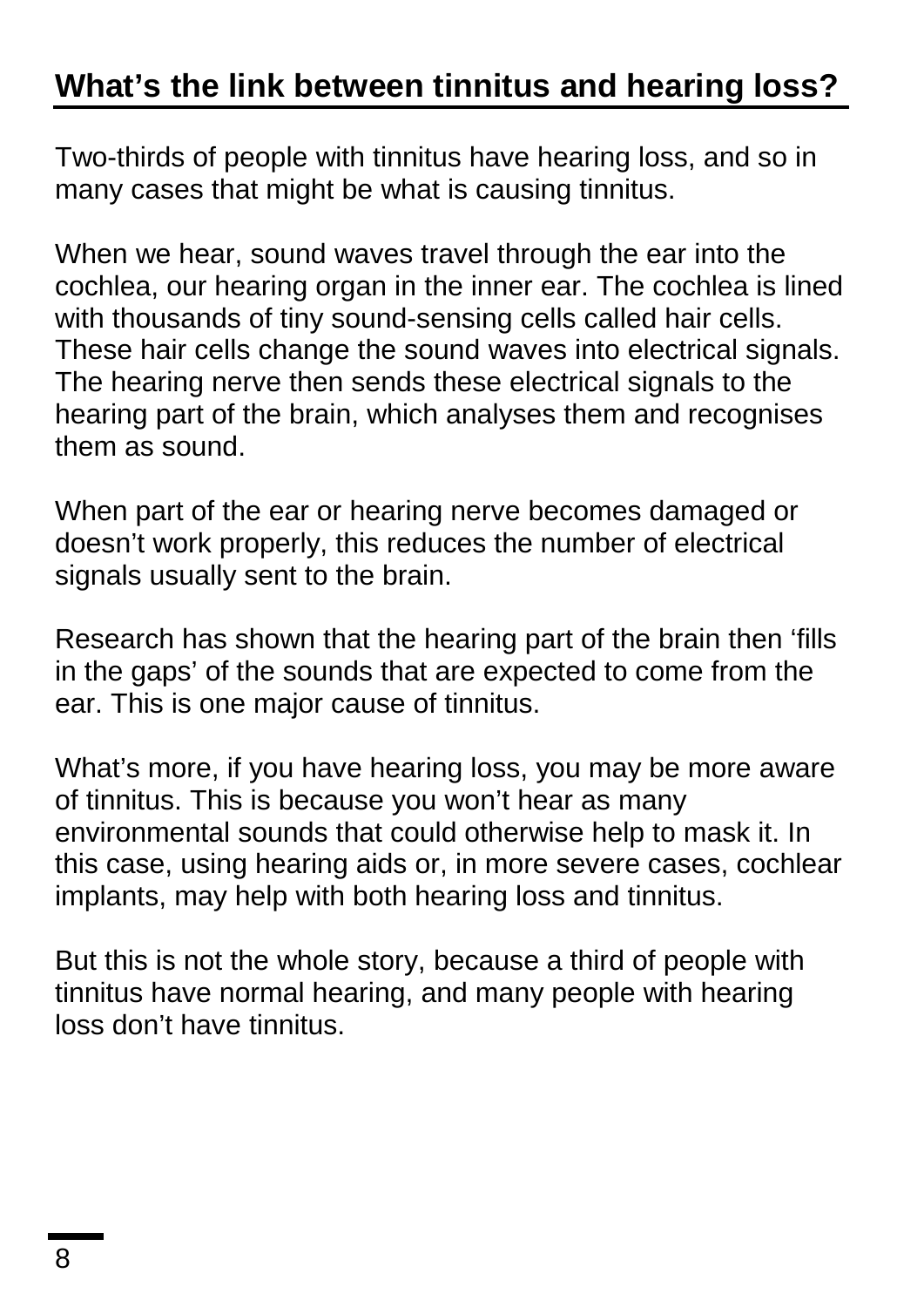### **What's the link between stress and tinnitus?**

There's a known link between stress and tinnitus. Any source of stress can be a trigger for tinnitus, or make it worse. And some people, though not all, find that tinnitus makes them feel stressed and anxious. These feelings aren't always caused by tinnitus, but they can be made worse by it.

So a vicious circle develops: stress makes tinnitus worse, which leads to greater stress and anxiety. There are tinnitus therapies specifically designed to help break this cycle.

#### **More information:** See our factsheet **Stress and tinnitus**.

#### **Reduce your risk**

If you've had tinnitus or dulled hearing for a day or so after you've been exposed to loud noise – for example, at a club or concert – it's a sign that you've experienced some temporary damage to your hearing.

If you continue to expose your ears to such high noise levels, you risk permanent tinnitus and hearing loss. Protect your ears by wearing noise-reducing earplugs at a gig or in a club – and by limiting the volume on your personal music player.

Find out more at **actiononhearingloss.org.uk/loudmusic**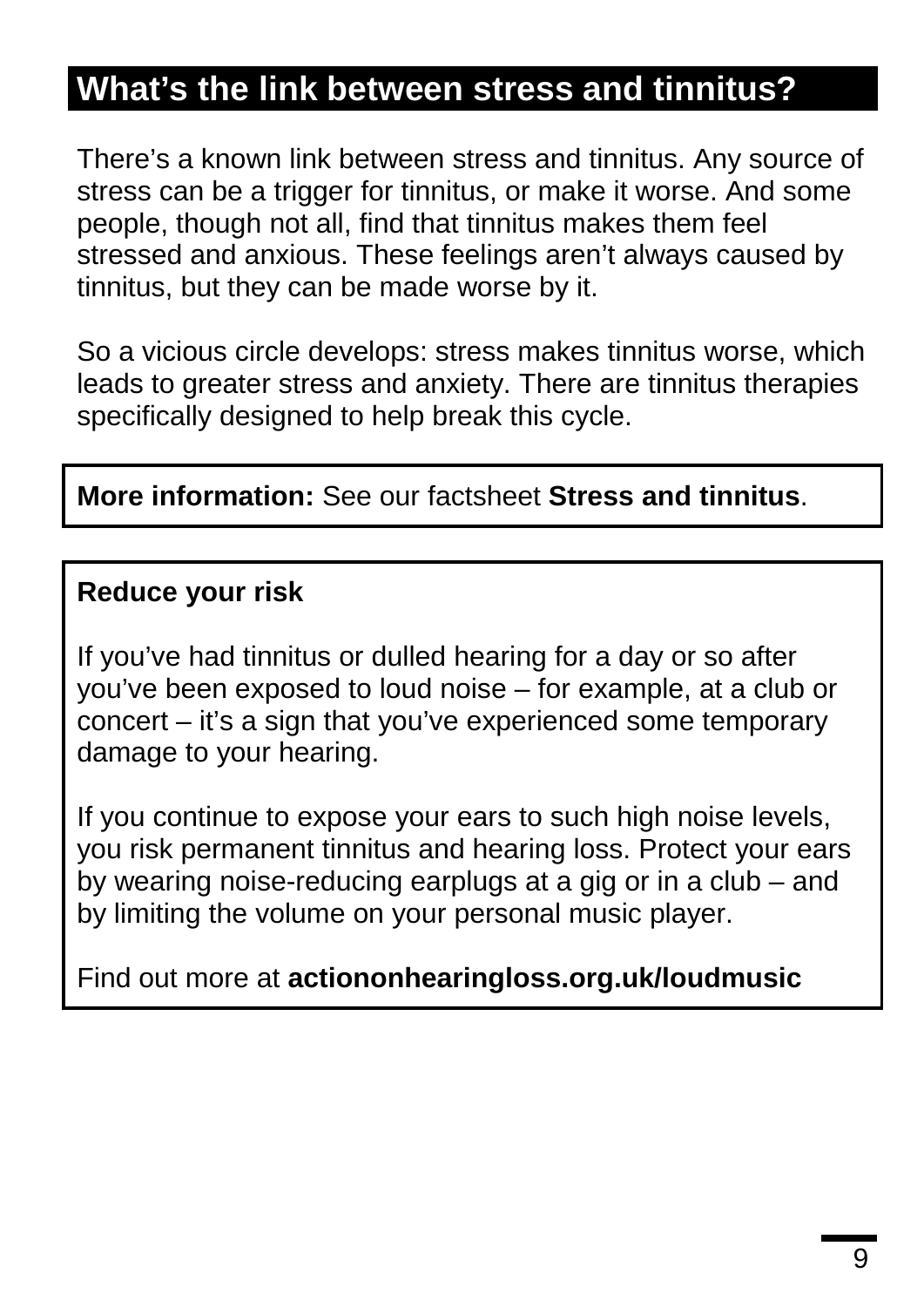# **Is there a cure for tinnitus?**

As yet, tinnitus can't be cured, but we're funding research to change this (**see page 19**). Of course, if there's an underlying cause of tinnitus that can be easily treated, such as an ear-wax blockage or an ear infection, treating this may get rid of the tinnitus. Otherwise, there are different therapies and self-help techniques that have been proven to help reduce the impact of tinnitus, so that you are not overly aware of it and it doesn't interfere with your daily life (**see page 12**).

### **I think I have tinnitus – what should I do?**

The first step is to see your GP. They should ask you to describe what you hear and how often you hear it. They'll also ask you how tinnitus affects you, if you have any other symptoms – such as hearing loss – and if you're taking any medication.

It might be that your tinnitus is caused by a problem that your GP can easily treat, such as an ear infection. If this isn't the case, your GP should refer you to the audiology department (which specialises in hearing and balance problems) or the ear, nose and throat (ENT) department of your local hospital for further tests.

If you find it hard to get a referral to audiology or ENT, tell your GP how your tinnitus is affecting you. Is it making you feel stressed or giving you sleep problems? Are you finding it difficult to cope? If you still can't get a referral, try seeing a different GP. You have the right to a second opinion.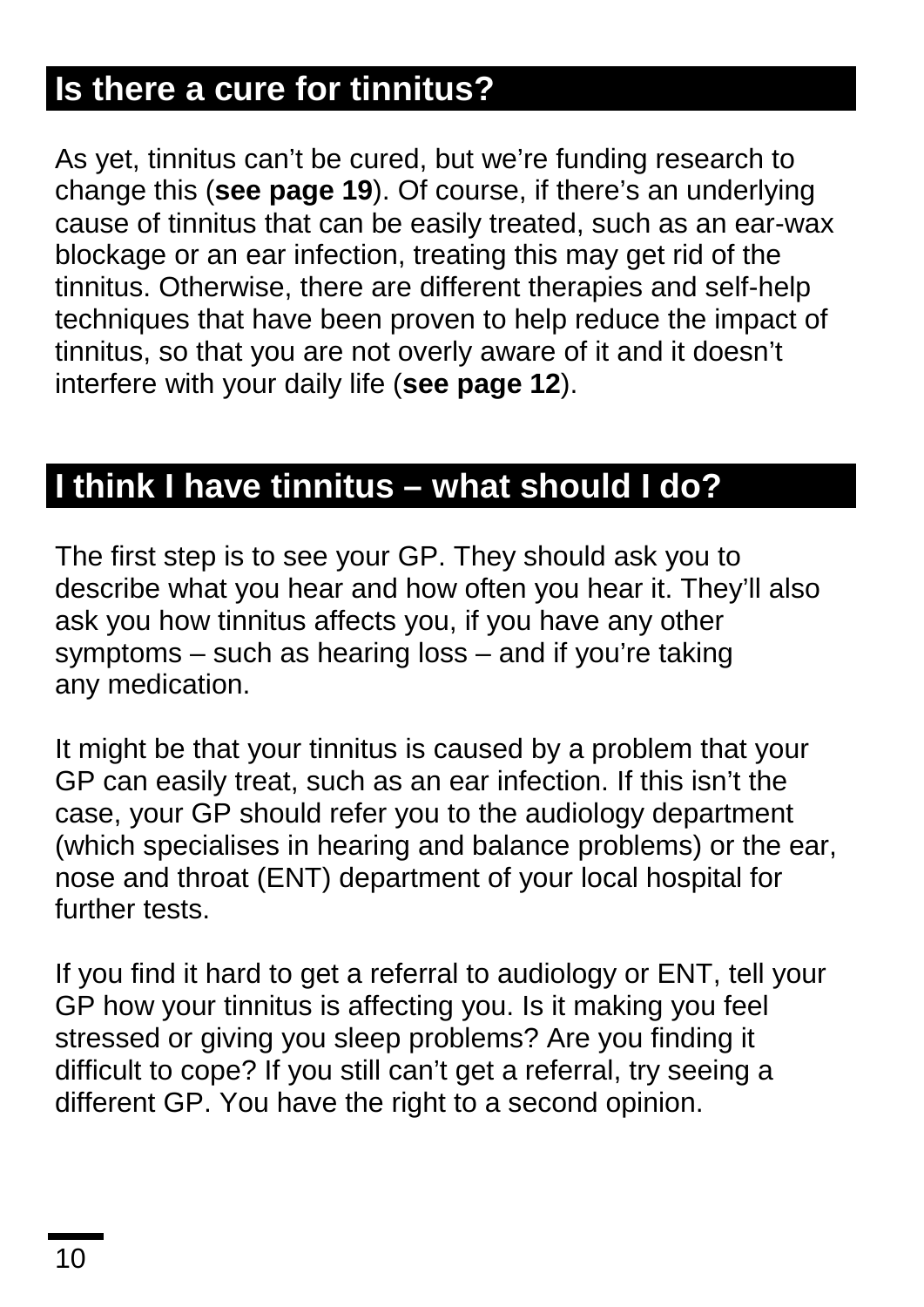### **What will happen when I'm referred?**

You'll be seen by either an audiologist or an ENT doctor. They will give your ears a thorough check-up and assess your hearing.

If your tinnitus is troubling you, you may then be referred to a specialist tinnitus centre for information and talking-style therapies to help you manage your tinnitus. However, not every hospital, or even every area, has a tinnitus specialist with skills in talking-style therapy. If you can't get a referral, you may be able to access tinnitus support from your audiology department instead.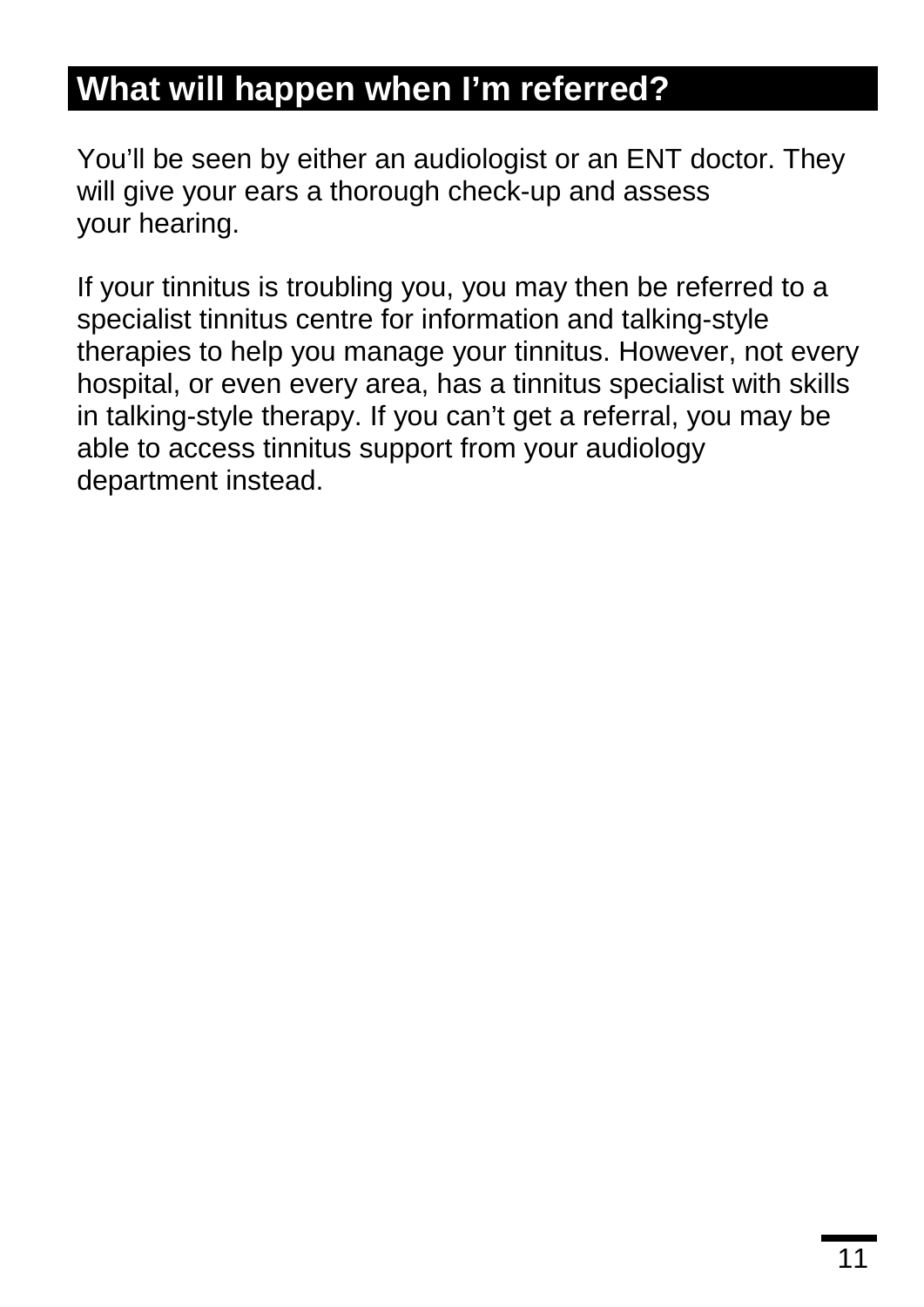# **What can help me manage my tinnitus?**

The clinician will explain to you what tinnitus is, how it can be caused and what might help. This can help to relieve any concerns or worries you might have. There's a range of therapies available to help you manage your tinnitus and reduce the impact that it has on your life. Some therapies also aim to reduce the stress that can be associated with tinnitus.

What's recommended for you will depend on the nature of your tinnitus, how it affects you and whether you have any other hearing problems.

Your audiologist or tinnitus specialist may recommend one or more of the following options, which we explain on the following pages:

- self-help techniques
- sound therapy, including sound generators and hearing aids
- **·** relaxation exercises
- . talking therapies
- mindfulness.

### **Self-help techniques**

There are many simple things that can help you to manage tinnitus. Your audiologist or tinnitus specialist may support you with one or more of these things, but you can also try them without professional support:

**Learn more about tinnitus** – understanding what tinnitus is, what causes it, how common it is and how you can manage it can be reassuring. For more information about tinnitus, visit **actiononhearingloss.org.uk/tinnitus**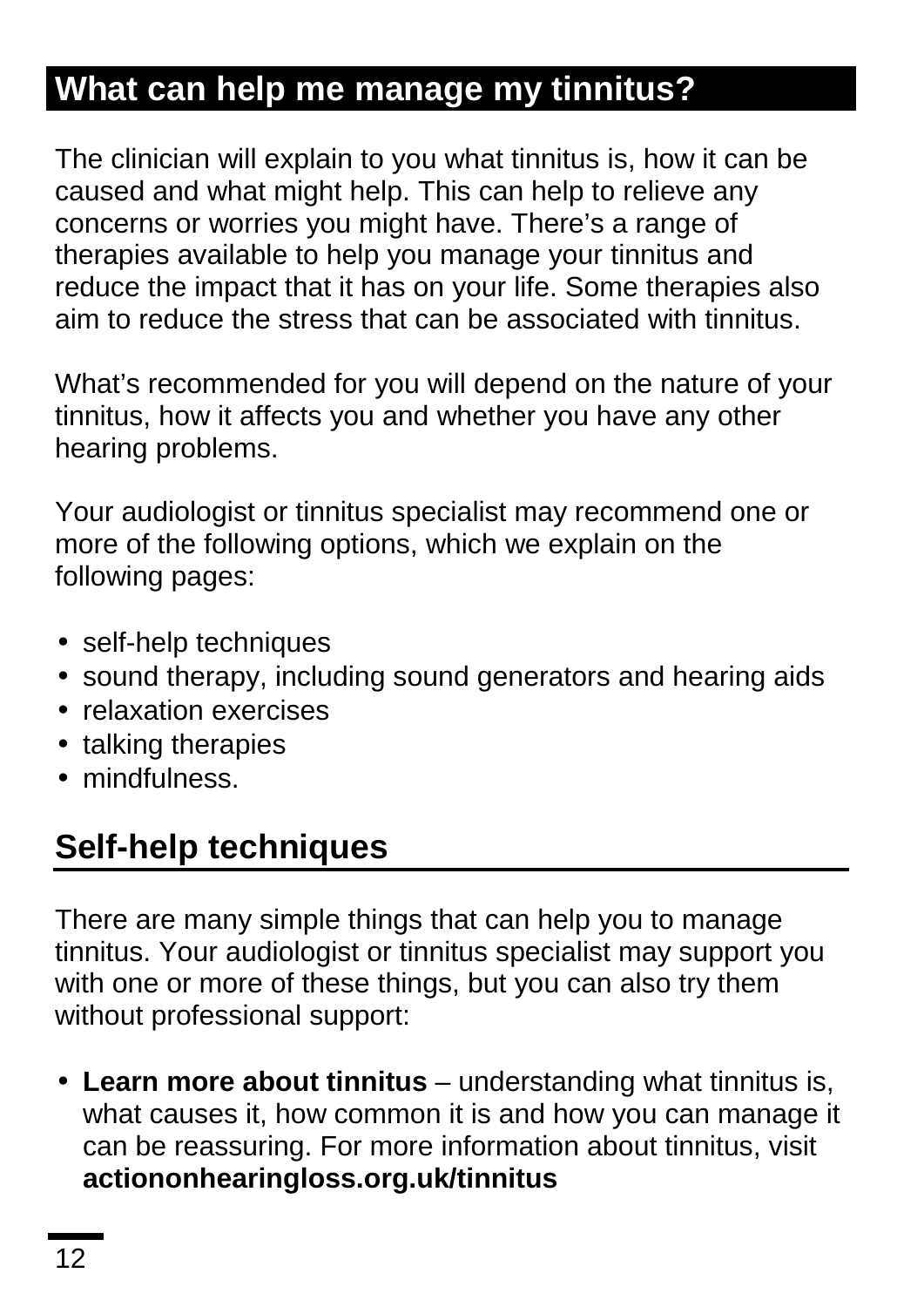- **Learn to relax** stress can sometimes worsen tinnitus, so knowing how to reduce your stress levels can help you to manage tinnitus (**see page 16** for information on relaxation exercises).
- **Use calming music and sounds** to help take your mind off tinnitus.
- **Chat to others with tinnitus** sharing experiences and tips with others who have tinnitus can be really useful. Try our online Tinnitus forum at **community.actiononhearingloss. org.uk** or contact our Tinnitus Helpline (**see page 23**) to find out where your nearest tinnitus support group is.
- **Let your family and friends know how tinnitus affects you**, so they better understand and know how to support you. They may find our factsheet **Helping friends and family with tinnitus** helpful.
- **Take steps to improve your general health** having a wellbalanced diet and taking regular exercise will help your overall wellbeing and may help you to cope with tinnitus more easily. Speak to your GP for advice.
- **Follow tips to help you sleep** if tinnitus is affecting your Î, sleep, simple steps like getting up at the same time each day and 'winding down' at least an hour before bed may help. Find more tips for getting a good night's sleep in our factsheet **Stress and tinnitus**.
- **Protect your ears from loud noise** exposure to too much loud noise can damage your ears and worsen existing tinnitus (see 'Reduce your risk', **page 9**).

**More information:** You can find our **Tinnitus** factsheets online at **actiononhearingloss.org.uk/tinnitusfacts** or order them from our Information Line (**see page 20**).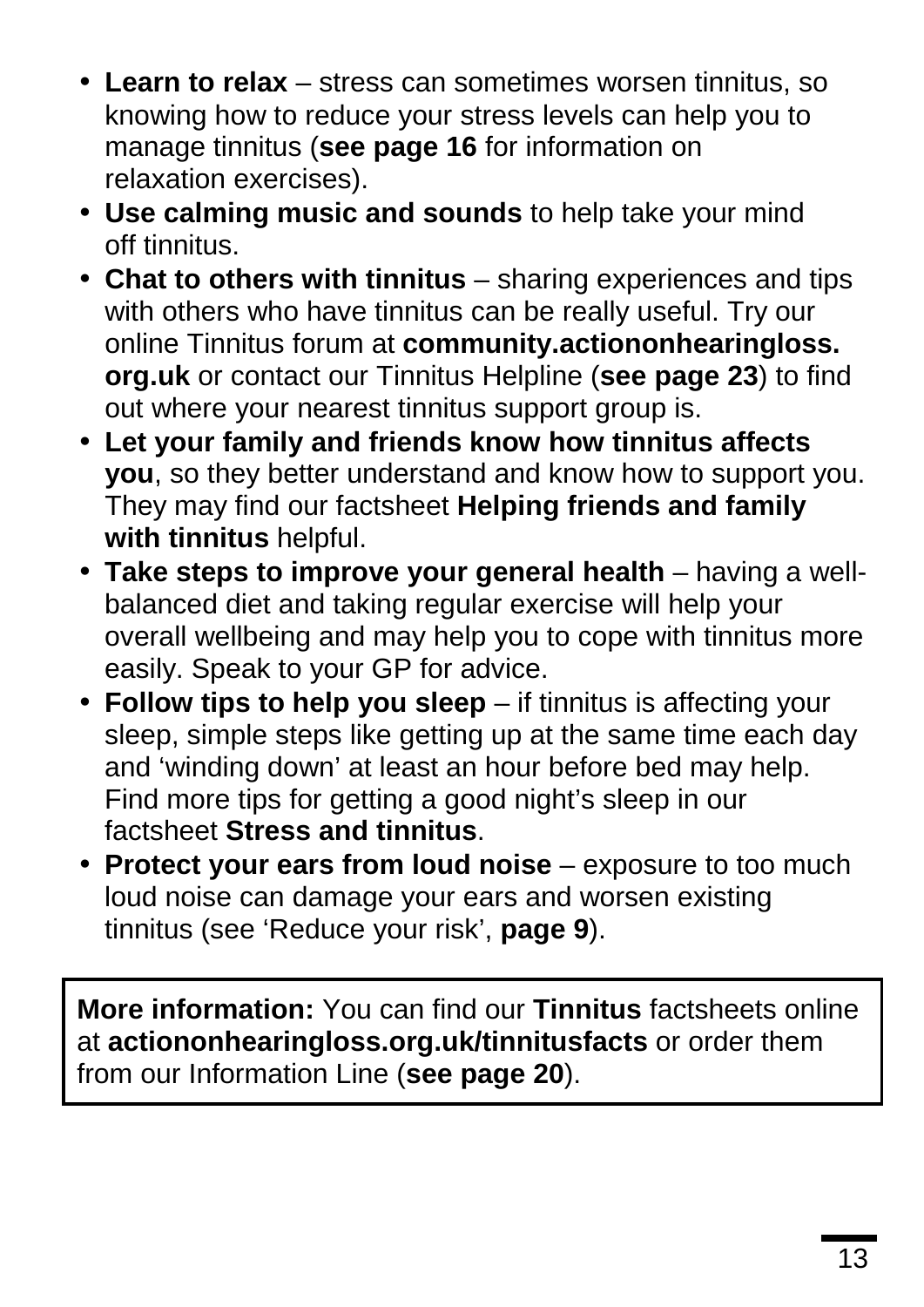#### **Online support**

Moodzone is a section of the NHS Choices website that offers practical advice, interactive tools, videos and audio guides to help you cope with stress, anxiety or depression. Visit **nhs.uk/conditions/stress-anxiety-depression**

# **Sound therapy**

Many people find they are more aware of their tinnitus in a quiet environment. Sound therapy (or 'sound enrichment') works by filling the silence with sounds that distract you from listening to your tinnitus.

You can experiment with different sounds to find out what suits you best in different environments.

You might want to try:

- everyday sounds such as the TV, music or an electric fan
- The recorded natural sounds like the sea or birdsong
- tinnitus apps (software applications) available for i, smartphones and tablet devices – they have a wide range of sounds to choose from, and some apps allow you to customise sounds for your needs.

#### **Sound generators**

Your audiology department or tinnitus centre may provide you with (or sell you) a sound generator (also known as a tinnitus relaxer), which produces a range of soothing sounds to create a peaceful atmosphere and distract you from your tinnitus. There are different types of sound generator available – some are for use at night, and some come with a variety of extra features, such as aromatherapy and coloured lights.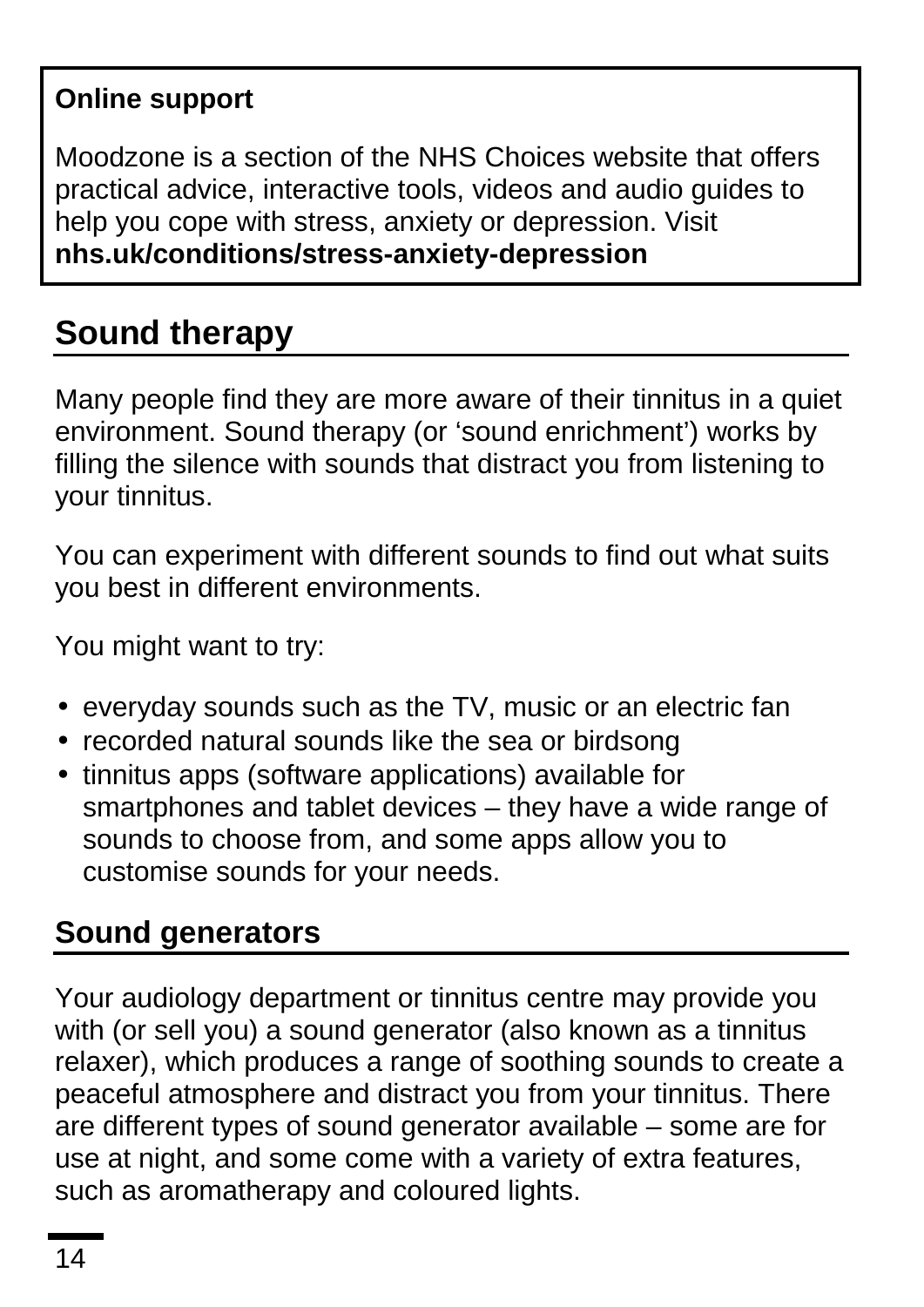#### You can also buy tinnitus relaxers online, from stores including the Action on Hearing Loss shop: **actiononhearingloss.org.uk/tinnitusproducts**

#### **Wearable sound generators**

You might find one or two wearable sound generators (sometimes called tinnitus maskers) helpful. They play a soft 'shushing' sound.

The type of sound generator that you might be offered will depend on what's available from your NHS service, and what's most appropriate for your needs.

#### **Hearing aids or combination devices**

If you have hearing loss and tinnitus, **hearing aids** can help with both. They can help you to hear better and will make environmental sounds louder, which can help to mask, or distract you from, your tinnitus.

Hearing aids will also make listening easier, so they can help to reduce any stress and anxiety that may be associated with hearing loss.

A **combination device** has all the advantages of a hearing aid but it also generates sounds to help mask tinnitus. These devices are now widely available both from the NHS and privately. Your audiologist will advise you whether this type of hearing aid could help you, and which type would be best.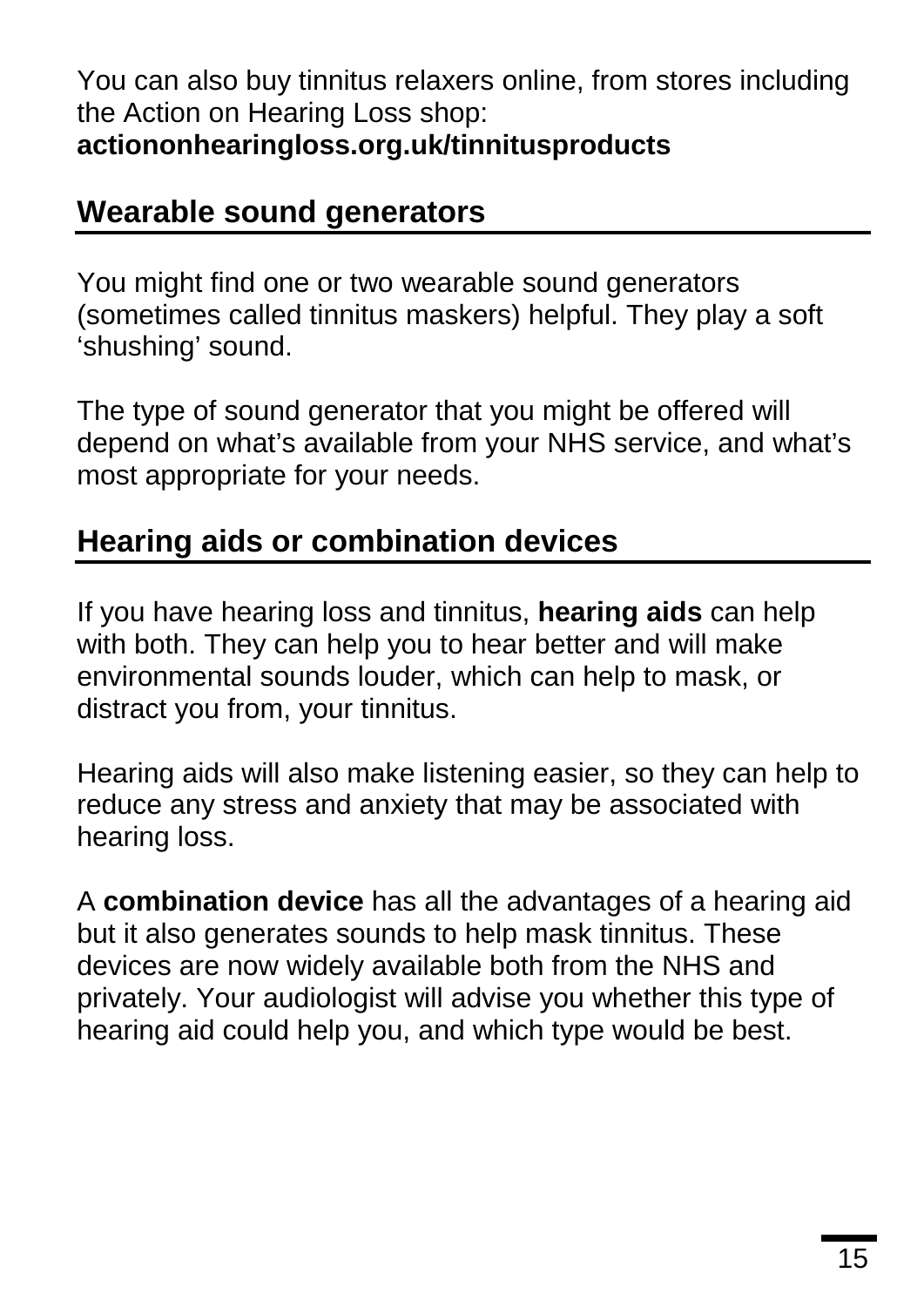A regular relaxation routine can help you to manage the stress that is often associated with tinnitus (see 'What's the link between stress and tinnitus?', **page 9**). You can learn to control your responses to stress by using relaxation exercises, which usually involve deep breathing, progressive muscle relaxation and rhythmic exercises. These exercises are taught in many tinnitus centres and audiology departments.

You could also try local adult education classes that specialise in relaxation techniques, yoga classes or mindfulness, which is a simple form of meditation (**see page 17**).

**More information:** See our factsheet **Stress and tinnitus**.

# **Talking therapies**

If tinnitus is making you feel stressed or anxious, your audiologist or tinnitus specialist may refer you for a programme of talking therapy, such as cognitive behavioural therapy (CBT), or one-to-one or group sessions that focus on tinnitus.

CBT is a structured programme that can help you to examine your thought patterns and beliefs, and the way you do things, in order to understand why you react in certain ways. Research has shown that it can have a positive effect on tinnitus management. A therapist will encourage and support you to challenge your ways of thinking and feeling about tinnitus, and find the best way for you to deal with it.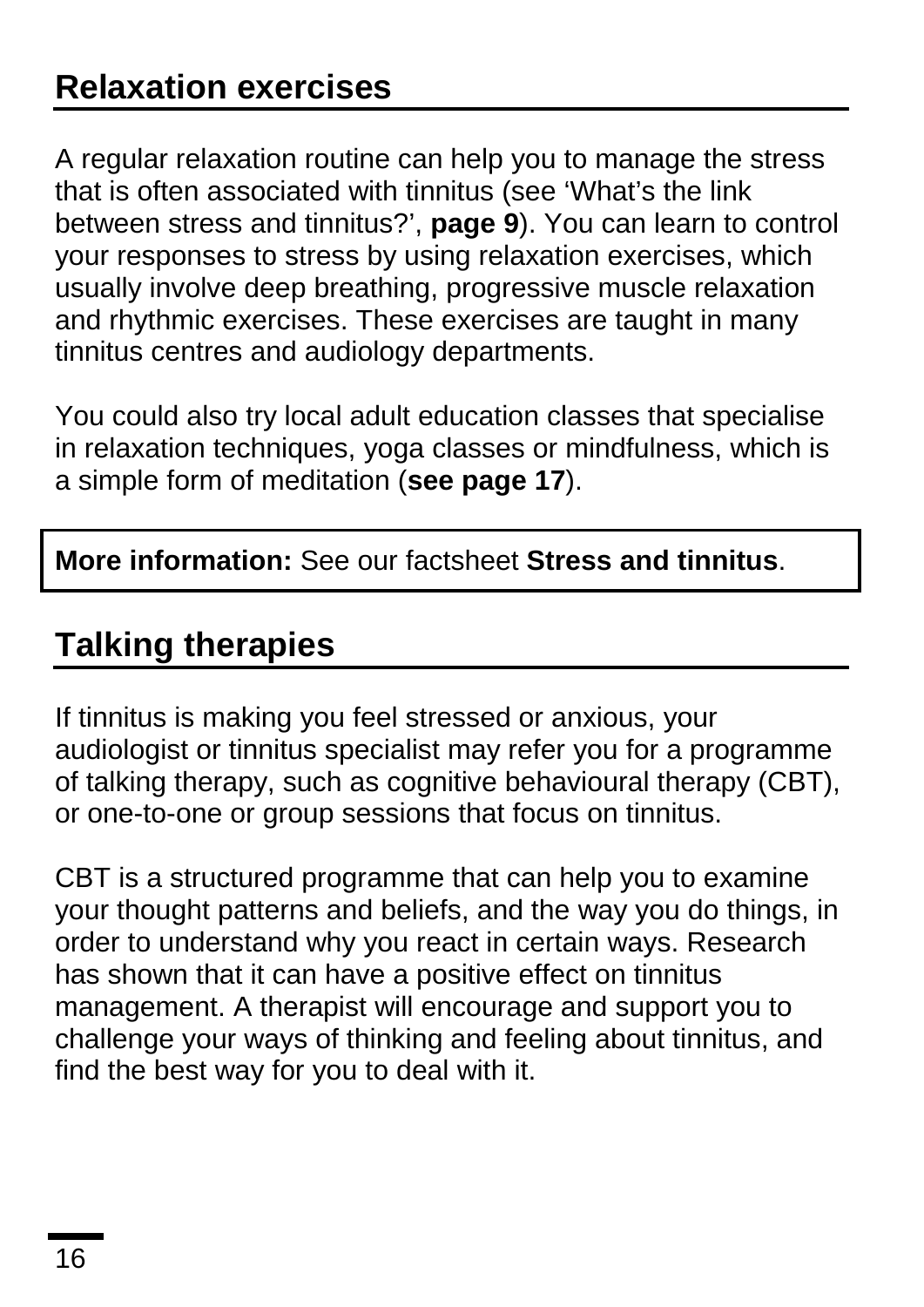CBT isn't always available in tinnitus centres, so your GP or tinnitus specialist might need to refer you to a trained CBT therapist if it's recommended as a suitable therapy.

If you can't get a referral to a specialist tinnitus centre and think you could benefit from a talking therapy, speak to your GP. Private counselling services are also available if you think this could help, but you may need to pay for those.

# **Mindfulness**

Mindfulness is a simple form of meditation that involves paying more attention to the present moment – to your thoughts, feelings, bodily sensations, and the world around you. It has been shown to have a range of positive effects and can improve general wellbeing.

When used as a therapy for tinnitus, mindfulness is not expected to change the nature of the tinnitus, but it can change how you respond to it in a positive way, so you're able to cope with it better. It can help you to accept your tinnitus, so that you no longer fight it and it no longer causes you to feel distressed.

Mindfulness sessions are not available in all audiology departments, and you may need to be referred to a specialist centre if this therapy is recommended for you.

If you can't access mindfulness as part of a tinnitus management programme, you may find local classes, books, apps and online resources helpful. You can find out more about how mindfulness can help with tinnitus from the British Tinnitus Association (**see page 21** for contact details).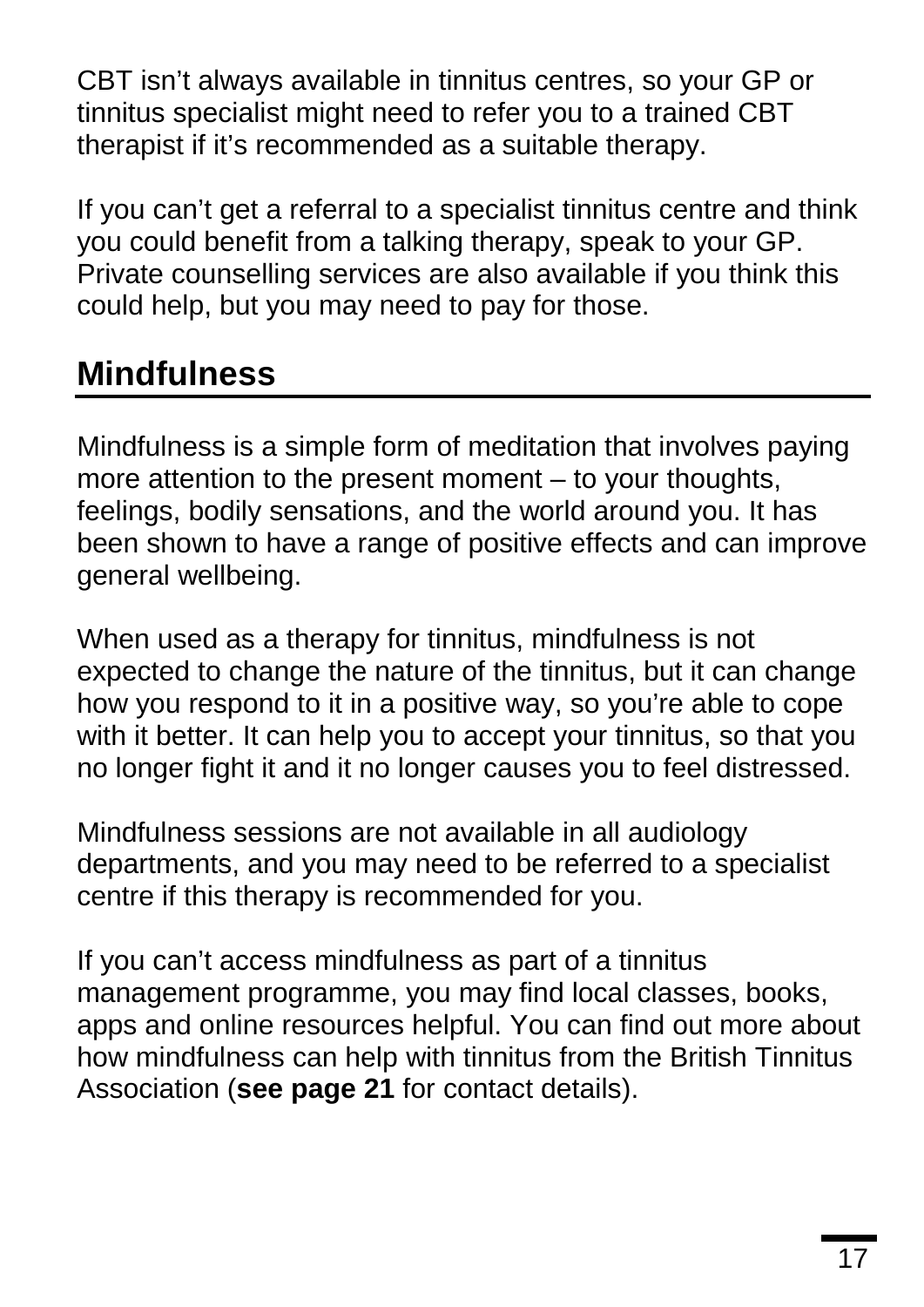Some people who are sensitive to sound also have tinnitus, but having one problem doesn't necessarily mean you will develop the other. The two can occur completely independently.

There are two main forms of sensitivity to sound:

- **Hyperacusis** you find sound in general, or certain sounds, í, uncomfortable or painfully loud, even when they don't bother other people.
- **Misophonia or noise annoyance** you find some sounds extremely irritating, even though you may not be particularly sensitive to sounds in general. If your dislike is strong enough, the term phonophobia is used.

**More information:** See our factsheet **Hyperacusis**.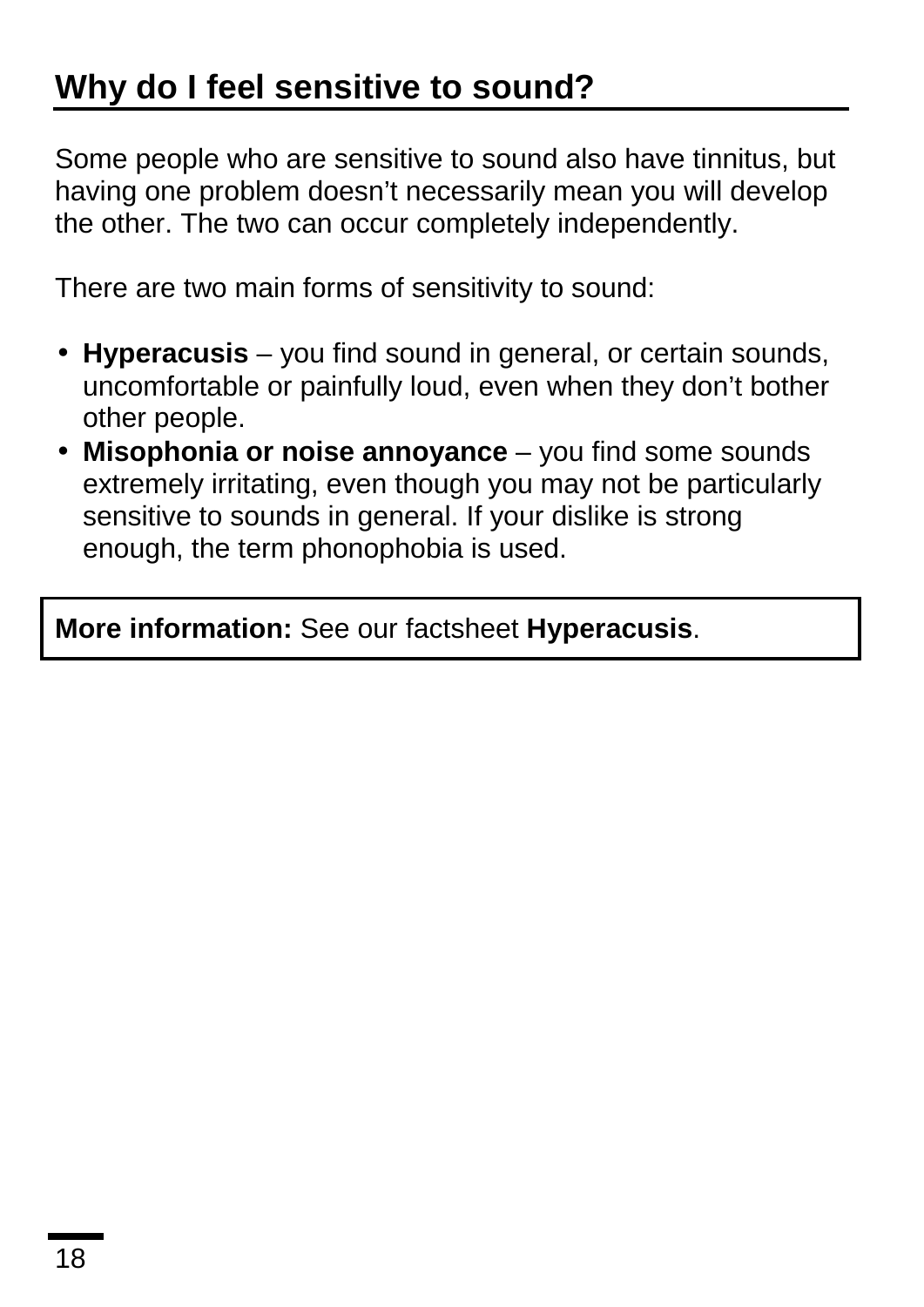#### **What tinnitus research does Action on Hearing Loss fund?**

The tinnitus research that we fund is focused on improving our understanding of what happens in the body to cause tinnitus, and using this knowledge to develop and test treatments. We recently awarded funding to researchers at Johns Hopkins University in the USA to study how stress and anxiety impact on the severity of tinnitus, with the ultimate aim of developing a treatment to reduce it.

We also recently supported a research team at the University of Nottingham to develop standards for tinnitus research and clinical trials, to identify a core set of outcome measures to be used by all researchers and clinicians to monitor a person's tinnitus. This will make it easier to compare trials and studies with each other, and should push forward the development of effective treatments for tinnitus.

**More information:** To find out more about these tinnitus research projects and others, visit **actiononhearingloss.org.uk/biomedical-research**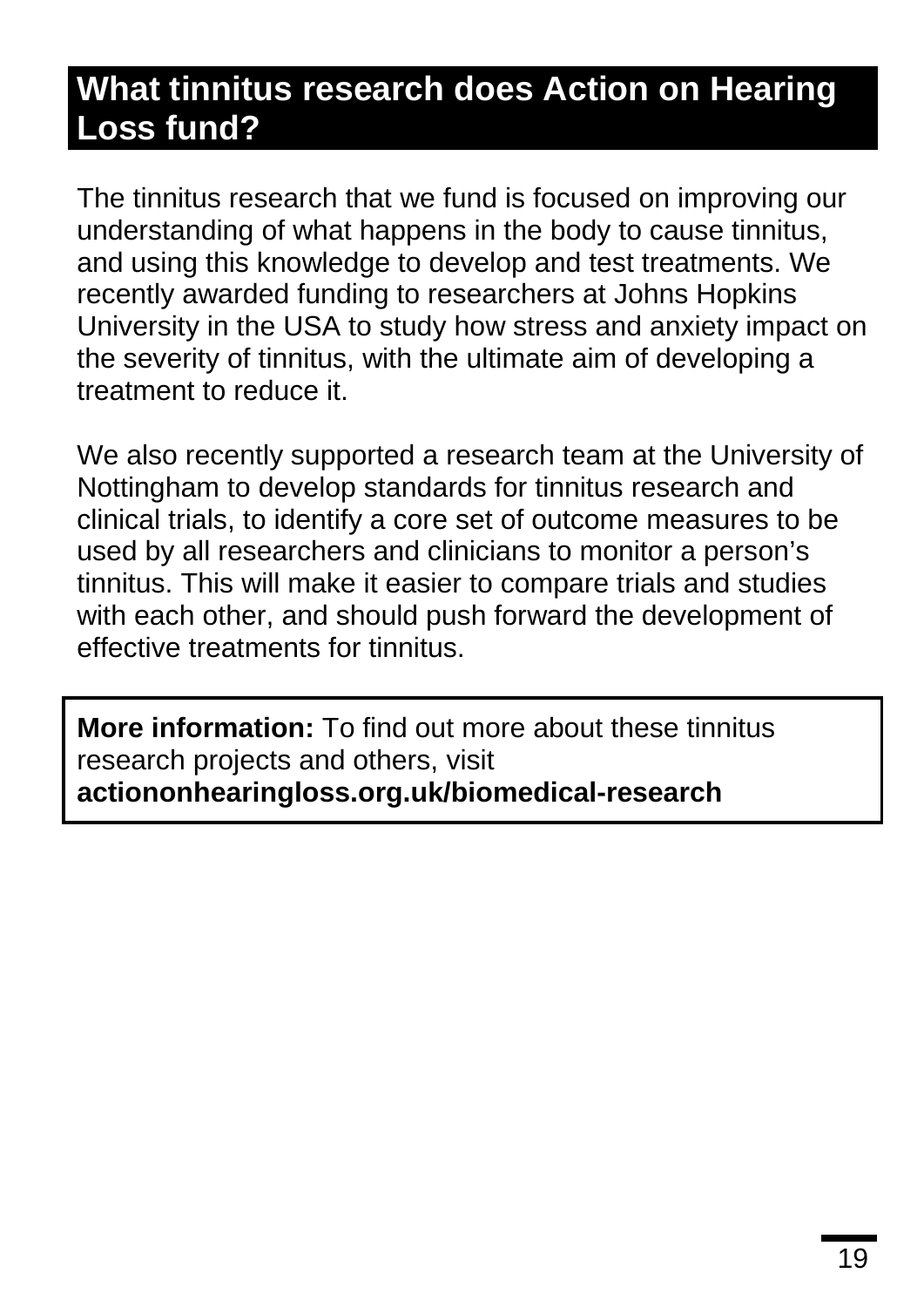# **Where can I get more information and support?**

**Action on Hearing Loss** has a wide range of information on all aspects of deafness, tinnitus and hearing loss. We have the latest information on hearing health, hearing aids and cochlear implants, assistive technology and products, communication support, rights, benefits and more.

You can find out more about tinnitus by visiting **actiononhearingloss.org.uk/tinnitus** or by reading our **Tinnitus** factsheets:

- **Tinnitus – causes and therapies**
- **Stress and tinnitus**
- **Musical hallucinations**
- **Pulsatile tinnitus**
- **How to help friends and family with tinnitus.**  $\blacksquare$

You can find our factsheets online at

**actiononhearingloss.org.uk/publications** or order them from our Information Line: call **0808 808 0123**, send a text message to **0780 000 0360** or email **information@hearingloss.org.uk**

You can also contact our Information Line or visit our website to find out about services in your area, becoming a member and receiving our magazine, the latest research developments, and getting involved as a volunteer or supporter.

Our online **Tinnitus forum** is a lively and supportive space for people with tinnitus; visit **community.actiononhearingloss.org.uk**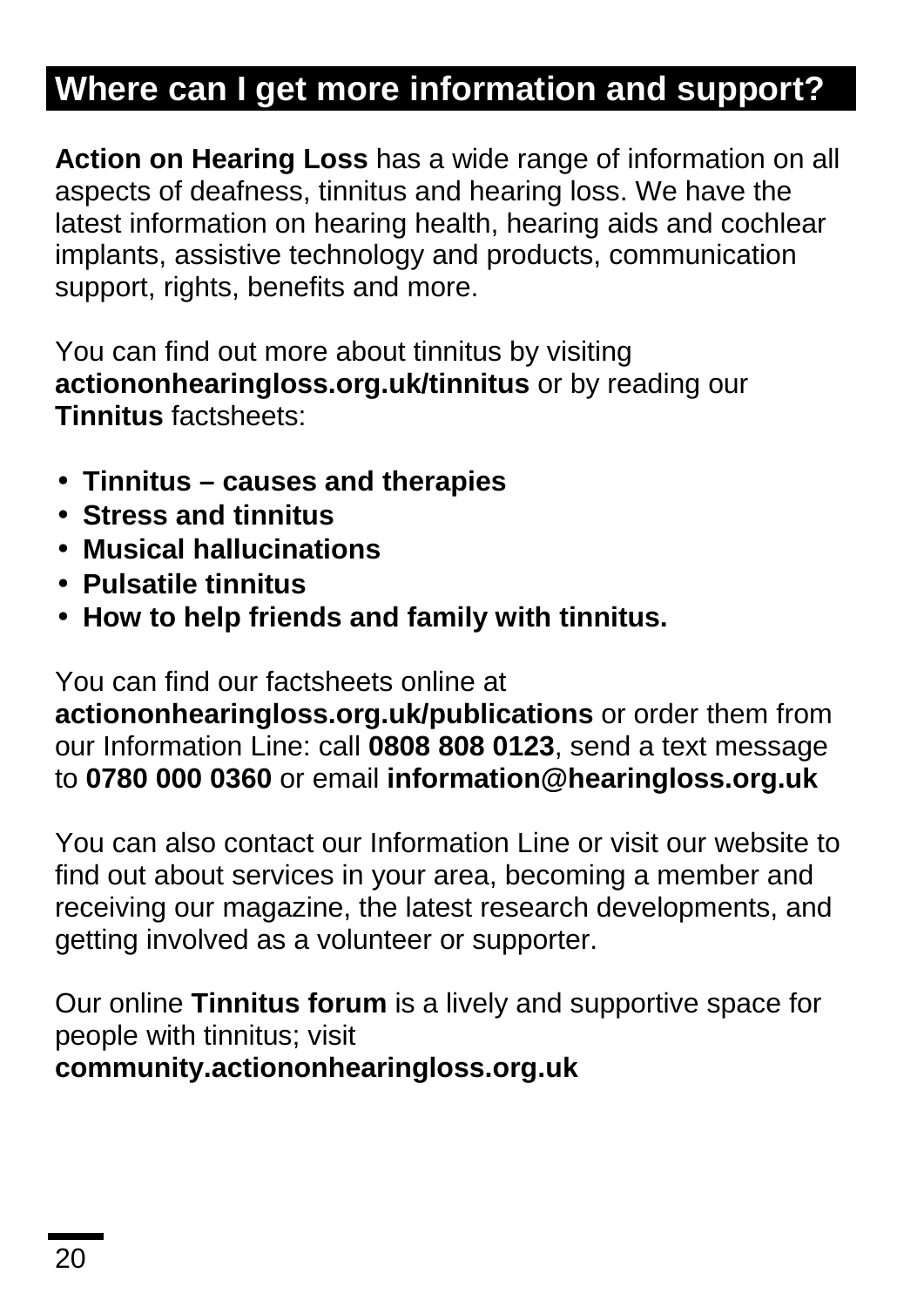# **Support from other organisations**

**The British Tinnitus Association** (BTA) campaigns for better services for people with tinnitus. It supports a network of tinnitus groups, has a range of publications and produces a quarterly magazine, **Quiet**.

Telephone: **0800 018 0527** Textphone: **0114 258 5694** Email: **info@tinnitus.org.uk** Website: **tinnitus.org.uk**

#### **Information you can trust**

The Information Standard certifies us as producers of highquality, evidence-based information. For a list of references for this leaflet, please email **references@hearingloss.org.uk**

Thank you to **Prof Deborah Hall**, Professor of Hearing Sciences at the University of Nottingham, for reviewing this leaflet in June 2018 and making sure that our information is accurate and based on the latest research and evidence.

#### **Did you find this information helpful?**

Please tell us what you think of this leaflet. Did you find it useful? Could we improve it? Please let us know by emailing **reviewpanel@hearingloss.org.uk**

If you'd like to join our Readers' Panel, to help us create and review information for our website and publications, please let us know.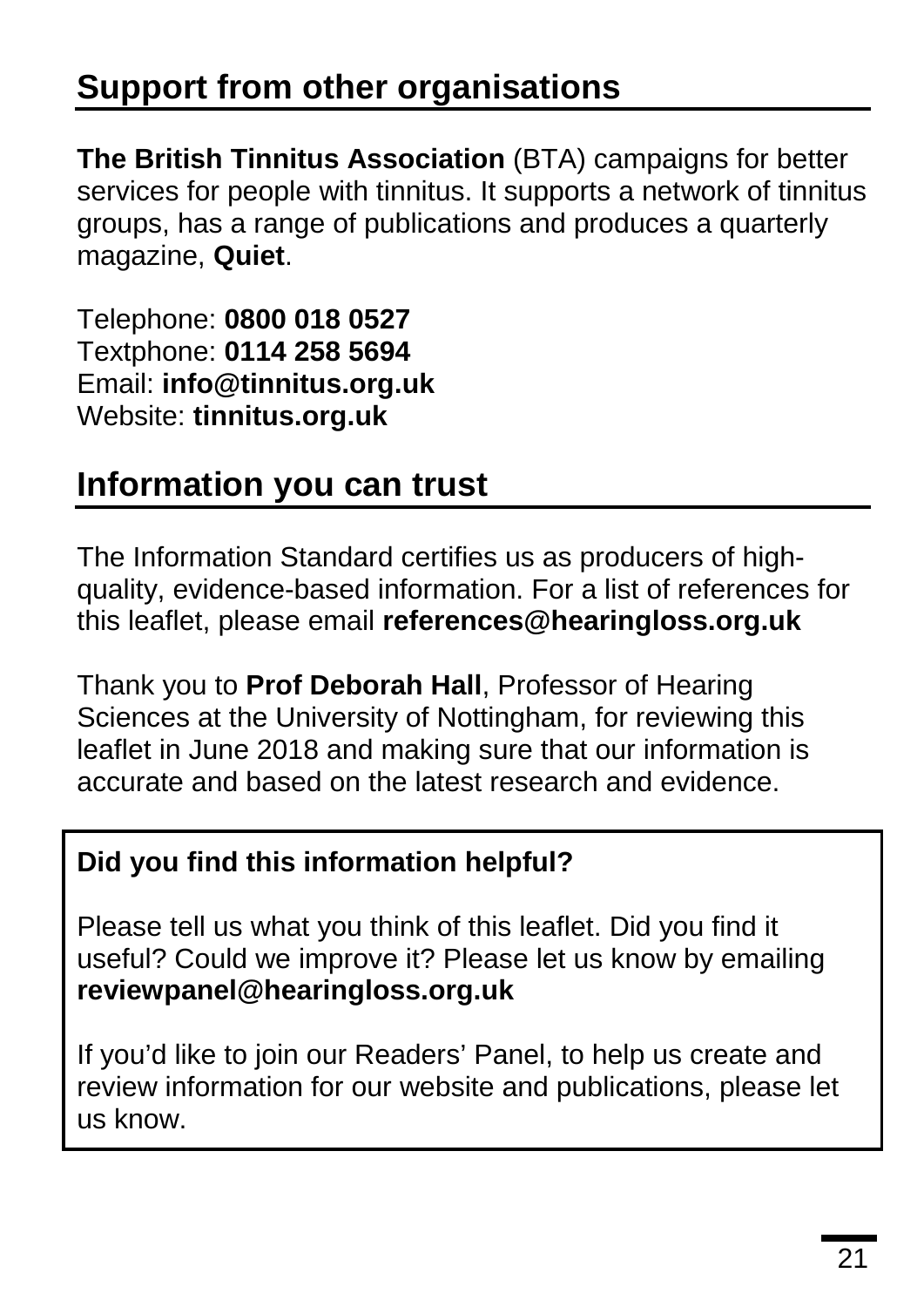#### **Tinnitus products from the Action on Hearing Loss shop**

For product recommendations to suit your needs, or to request your **free product catalogue**, contact our Customer Services Team:

Telephone: **03330 144 525** Textphone: **03330 144 530** Email: **solutions@hearingloss.org.uk** Shop online at: **actiononhearingloss.org.uk/tinnitusproducts**

**5% off your order! (see note)** Use the code **Shop2**

Note: Applies to all products. Excludes P&P and VAT.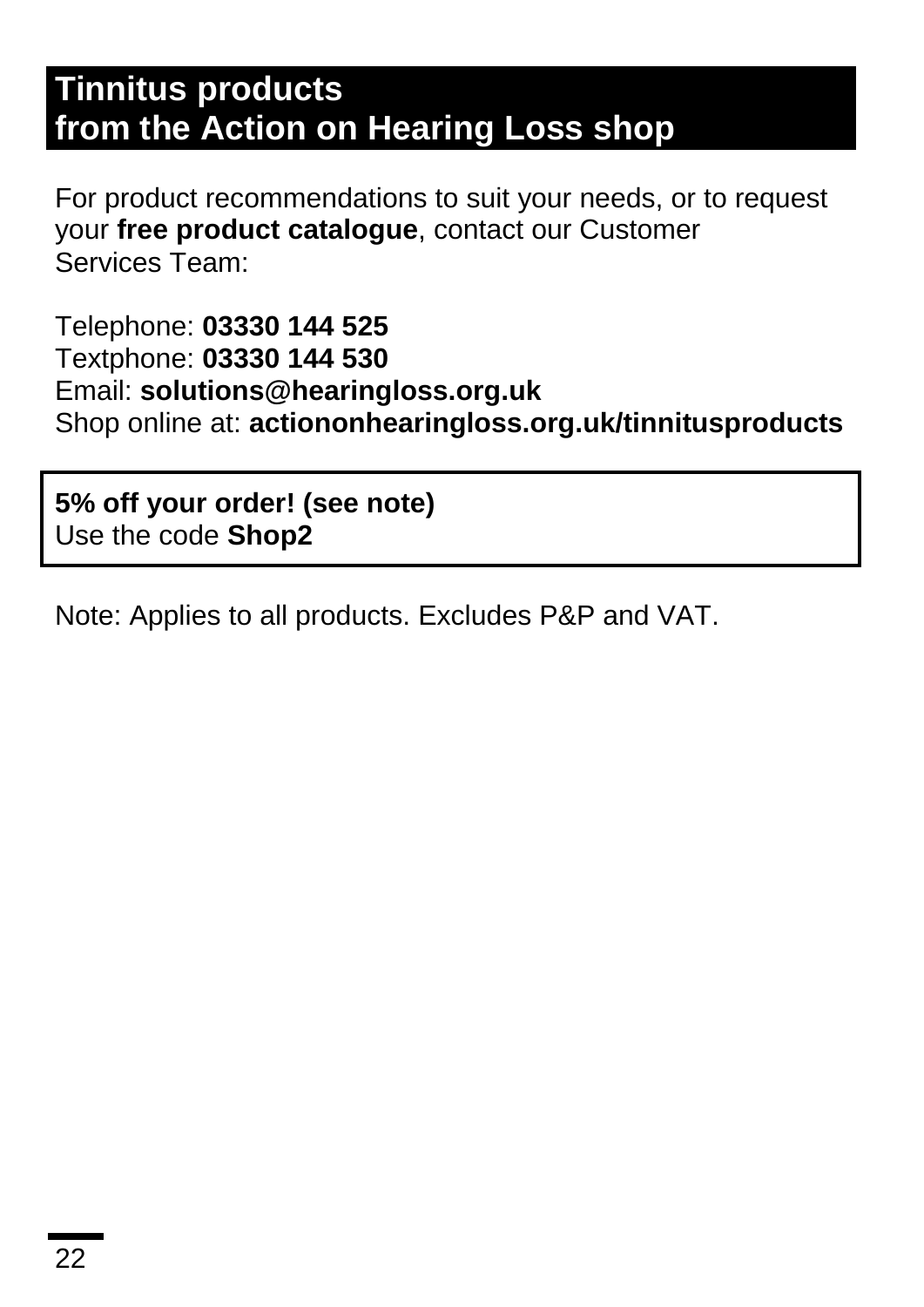**Action on Hearing Loss** (formerly RNID) is the largest UK charity helping people who are confronting deafness, tinnitus and hearing loss.

We give support and care, develop technology and treatments, and campaign for equality. We rely on donations to continue our vital work.

To find out more, visit **actiononhearingloss.org.uk**

**Questions about tinnitus, hearing loss or deafness?** Call our free, confidential Tinnitus Helpline:

Telephone: 0808 808 6666 Textphone: 0808 808 9000 SMS: 0780 000 0360 (standard text message rates apply) Email: **tinnitus.helpline@hearingloss.org.uk**

#### **Join us**

Facebook: Action on Hearing Loss Twitter: @ActionOnHearing